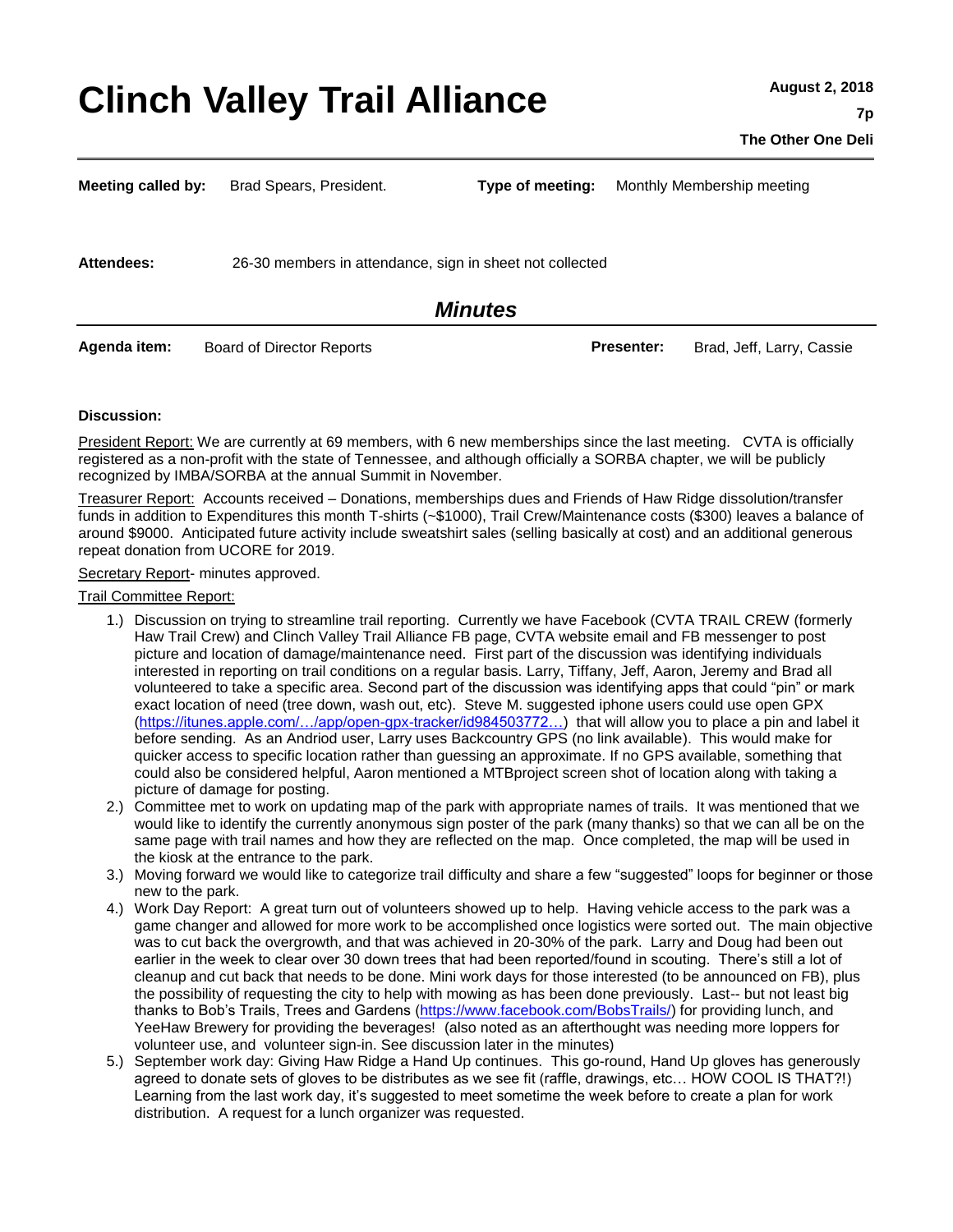6.) East Fork Popular Creek Trail is approved and awaiting a plan of attack. The trail is to be about 1.8 miles and run approximately from the intersection of Illinois Ave to The Firehouse on the West End of Town. Details need to be discussed and finalized, but the approval is there to move forward on it. Brad believes that creating a kid friendly trail is a great representation of our mission to support and grow future generations of active kids/family, and to foster a love for the outdoors. With Robertsville Middle School being near the trail, the possibility of involvement with volunteer hours and afterschool programs and fundraising was visited. So much opportunity…

# **Conclusions:**

So much to be excited about! There's a lot in the wings, and the need for trail stewards is evident. Let's run with the momentum we have, stay motivated and grow the CVTA into what we want it to be.

| <b>Action items</b> |  |
|---------------------|--|
|                     |  |

| $\checkmark$ | Updating map/ trail names for kiosk  | Larry & Trail committee | Ongoing                              |
|--------------|--------------------------------------|-------------------------|--------------------------------------|
| $\checkmark$ | September Workday Plan (and preplan) | Larry & Trail Committee | September 11 (to be<br>posted)       |
| $\checkmark$ | Lunch Coordination for Sept workday  | TBD                     | Sept 14 <sup>th</sup>                |
| $\checkmark$ | East Fork Poplar Creek Trail         | TBD                     | Soon. Contact Brad<br>if interested. |

**Action items Person responsible Deadline**

**Agenda item:** Marketing, Merchandising and Social Media

#### **Discussion:**

Natalie has done a great job with designs. Our T-shirts will soon be available, and our sweatshirts will be a preorder to start.

Website is currently under Brad's design and management, but in not so many words he stated he's more than happy to hand it over to someone who can take it and run with it.

## **Conclusions:**

We are lucky to have Natalie making us look good. Thanks (pretend that's in fancy font).

Management and updating of the CVTA website is available for someone website saavy and patient.

| <b>Action items</b> |                                              | Person responsible | <b>Deadline</b> |
|---------------------|----------------------------------------------|--------------------|-----------------|
|                     | $\checkmark$ Pre Order your CVTA sweatshirt! | Everyone!          | August 10th     |

**Agenda item:** New Business-a little bit of everything

## **Discussion:**

1.) The Tennessee Recreation and Parks Association Conference will be held in Knoxville in October. Larry has agreed to attend on behalf of the CVTA. A program of speakers was referenced in terms of what could be beneficial to attend.

2.) T-shirts orders (as mentioned earlier) should be available for purchase as supplies last in about 2 weeks.

3.) Hill of Truth Race is in it's 20<sup>th</sup> (?!) and final year. Course is to be released soon. CVTA will be taking over the event after this year (so it won't cease to exist), with hopes of keeping the essence of what it has become.